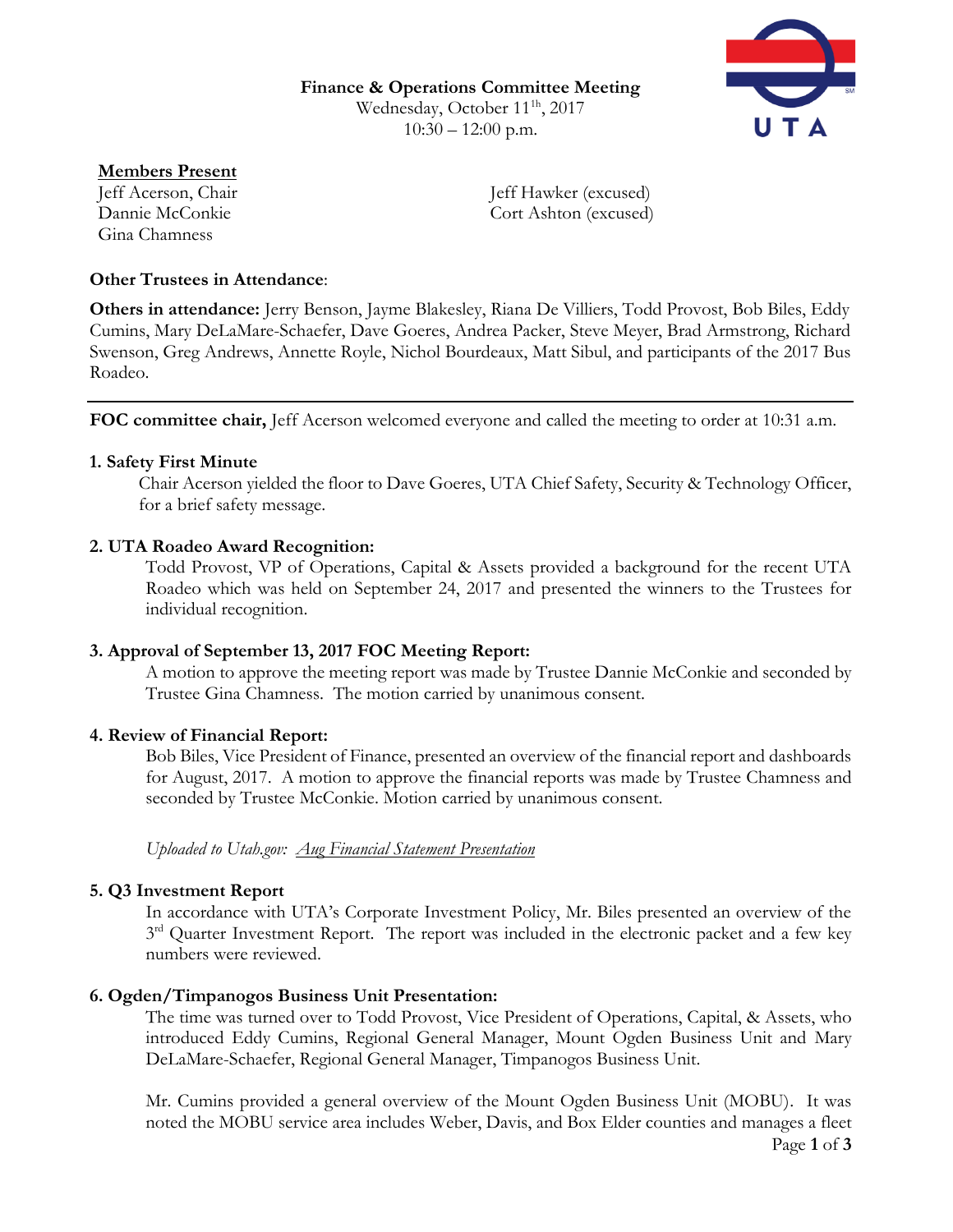of 105 buses with a total ridership for 2016 of 3.4 million. Mr. Cumins shared the evolution timeline of culture development within the MOBU, the improvements and achievements which have been made and expanded on the culture development areas of focus which include employee driven programs, team building exercises, and community involvement activities. Mr. Cumins concluded his presentation by sharing the Davis/Weber County Prop 1 service improvements, successes, and next steps.

#### *Uploaded to Utah.gov: MOBU Board Presentation 11 Oct (4)*

Ms. DeLaMare-Schaefer introduced the Timpanogos Business Unit by sharing their motto "Good people creating a good transportation value for a better quality of life" that can be seen on the door of their main facility. Ms. DeLaMare-Schaefer provided a general overview of the Timpanogos Business Unit which included the employees, the facilities, and that in 2016, total ridership in Utah County was over 2.8 million. The Timpanogos Business Unit consists of many long-term employees, has a very low turnover rate and enjoys an extended family feel with over 90% of its employees living in Utah County which allows operators to personally know those riding their routes. Ms. DeLaMare-Schaefer went on to share the 2016/2017 business unit initiatives which include: Raising our quality standard, inviting input, listening to the community, and enhancing partnerships with Utah Valley University and Brigham Young University. She closed by sharing the changes that are coming to Utah County service in 2018; specifically the Provo/Orem Bus Rapid Transit (BRT) project projected scheduled to launch in August of 2018.

*Uploaded to Utah.gov: Timp Strong! (v2)*

### **7. Provo-Orem Bus Rapid Transit (BRT) Update**

The time was turned over to Steve Meyer, Director of Capital Projects for an update on the Provo/Orem BRT project.

Mr. Meyer provided an overview of the Provo/Orem BRT Project which will include a 10.5 mile BRT line with buses scheduled every six minutes on weekdays.

Mr. Meyer went on to discuss the BRT cost expectations which were set in 2013, the project delays to-date, the factors increasing costs, and a list of over 100 value engineering ideas which had been proposed and studied. Examples included approximately 40 cost-saving ideas which had been implemented, providing over \$6 million in cost savings. A chart showing the budget cost to complete was presented. Discussion ensued regarding UTA's management and agreements including; the project's focus, scope, the continual, active management of the project to prevent further cost increase or delay, and dedication to continuing to work with the cities to minimize property acquisition and impact mitigation costs. The BRT project has experienced a two-year delay "in order to address community concerns" resulting in a lost construction season. Meanwhile, Utah's economy continued to increase, resulting in increased costs of construction (6% over budget). Mr. Meyer explained the Provo/Orem BRT Executive Committee was formed through an Interlocal Agreement in 2016 to give stakeholders a voice on major decisions on the project including the budget. The Executive Committee stakeholders consist of the Mountainland Association of Governments, Orem City, Provo City, Utah Department of Transportation, Utah County, and UTA with the project goal to make the project a "10" for all the stakeholders and communities. The Executive Committee is to meet again on Thursday, October 12, 2017 to discuss the budget and funding recommendations and will bring those recommendations to the Finance & Operations Committee meeting scheduled for Monday, October 16, 2017.